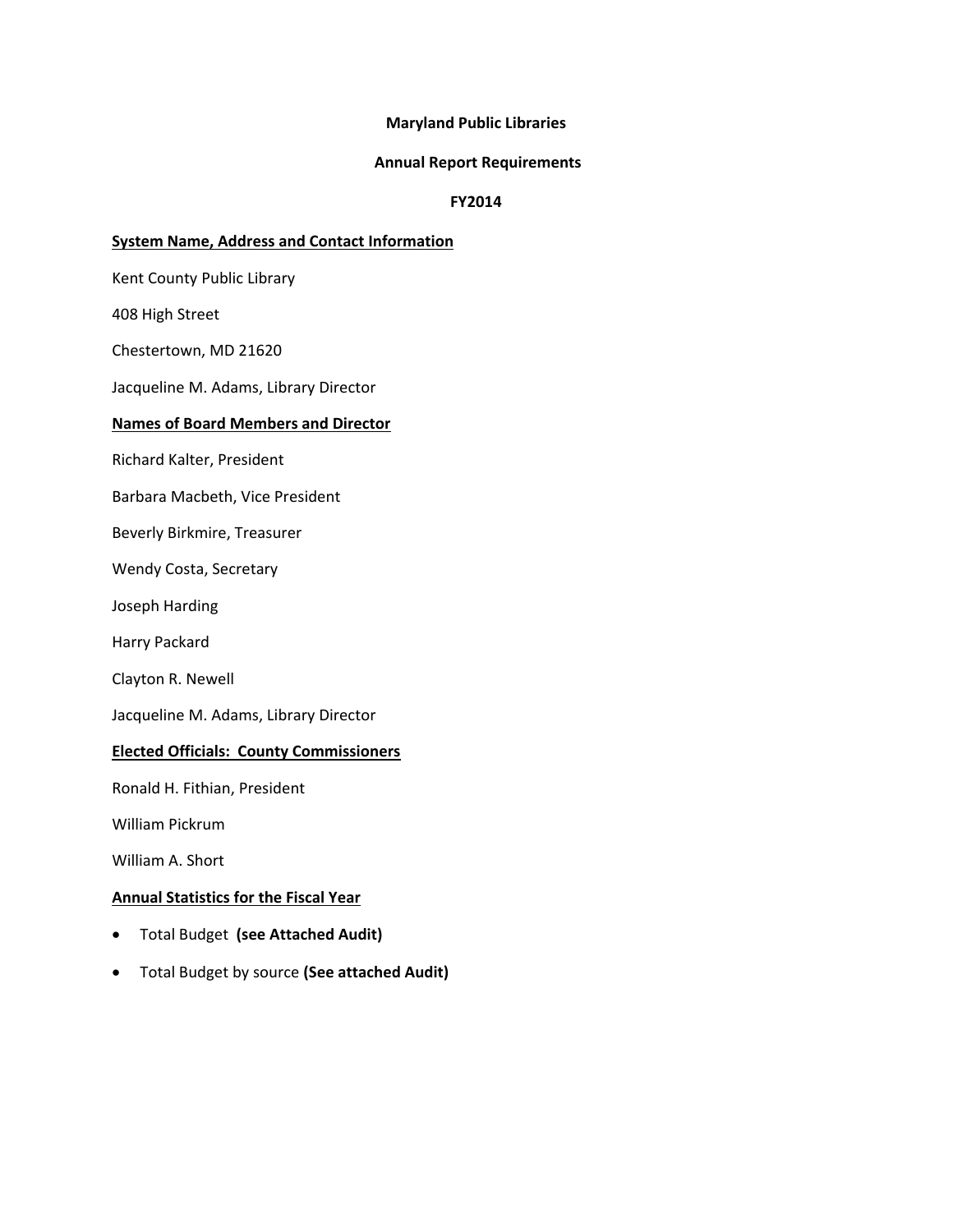### **Other Statistics**

- Branches & Bookmobiles **(4)**
- Materials Collection, including electronic books **(50,962)**
- Materials Circulated **(136,257)**
- Registered Borrowers **(13,728)**
- Information Questions Answered **(8,825)**
- Number of Library Visits **(88,225)**
- Number of Programs/Attendance **(406/7818)**
- ILL (received: ) **(3,904)**
- Personnel **(14.0)**
- Public Access Computers **(42)**

### **Library Highlights**

The KCPL Board of Trustees approved a three‐year Strategic Long Range plan on October 7, 2013. KCPL developed new Vision and Mission Statements and established four major goals:

 Energize the collection based on community preferences Excel in technical support of the community Enhance library spaces Expand outreach so the Community will better use and value library services

KCPL received a \$93,000 State Capital Grant to renovate the restrooms and install a new circulation desk. The Foundation for the Kent County Library hired Globus Designs to create a redesign plan to coordinate with these renovations.

The Children's Department Implemented the grant received on behalf of the Kent County Public Library Foundation from the PNC Foundation to create an Early Literacy Center for parents, and early child care providers for Kent County Title I families to improve school readiness. KCPL conducted two very successful Parent Cafés.

The Chestertown Branch continued to be open on four holidays that it was previously closed to provide added hours of library service to the community and to serve as a holiday destination for appropriate programs and services.

Trustee membership remained constant and their engagement remained high. One member of the Board of Trustees was appointed to replace a member whose term had expired.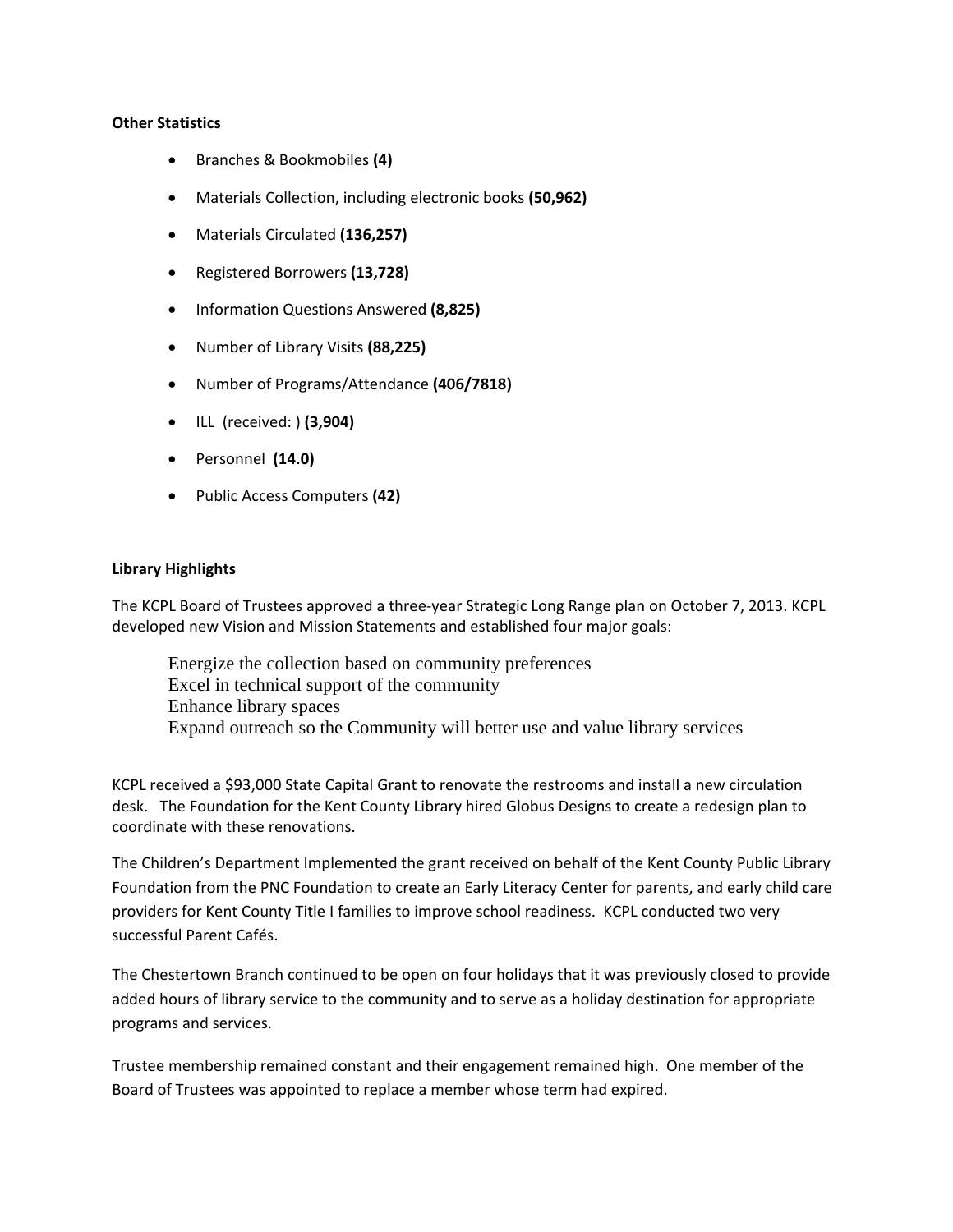The community in the form of the municipalities, the Friends, the Foundation and the general community continued their support.

# **Library Service Highlights**

# **Children's and Teens Highlights**

KCPL served 4,140 patrons at 176 youth classes/events

There was great attendance at: Polar Express, Cat in the Hat, Curious George, Books in Motion, and a huge turnout for Rita Williams‐Garcia,

Summer activities in July 2014 included: Didgeridoo Down Under, Jack and the Beanstalk, Turtles Dig into Reading, Dinosaur, Uncle Peter, and the Bubble Lady with nearly 600 participants!

June kicked off the 2014 Summer Reading with Let's get Fizzy and Slime Time

KCPL is slowly building momentum with Teens: in addition to the annual afternoon of Pysanka, a Ukrainian batik technique for decorating eggs, KCPL started a Teen Book Club and helped a local youth group not only read the book *Yummy* but coordinate a mock trial that took place in the County Courthouse.

# **Adult Highlights**

KCPL served 3,602 patrons at 230 adult classes/events

# **Technology Classes**

Digital Drop in twice a month at Chestertown and as needed at other branches

"Computer Connection" Classes twice a month that included: Introduction to the Internet, Introduction to E-Mail, and Introduction to Word

"One on one" technology appointments with knowledgeable staff

Excellent turnouts for the FOL annual author event featuring Henry Wiencek

Other events/classes included:

 One Maryland One Book DishiBem Dance Group and book discussions Toy Trains & Model Railroad exhibit Early 20<sup>th</sup> Century African American Success Special National Library Week Programs: Earthen Pyramids, Potpourri of Prose and Poetry